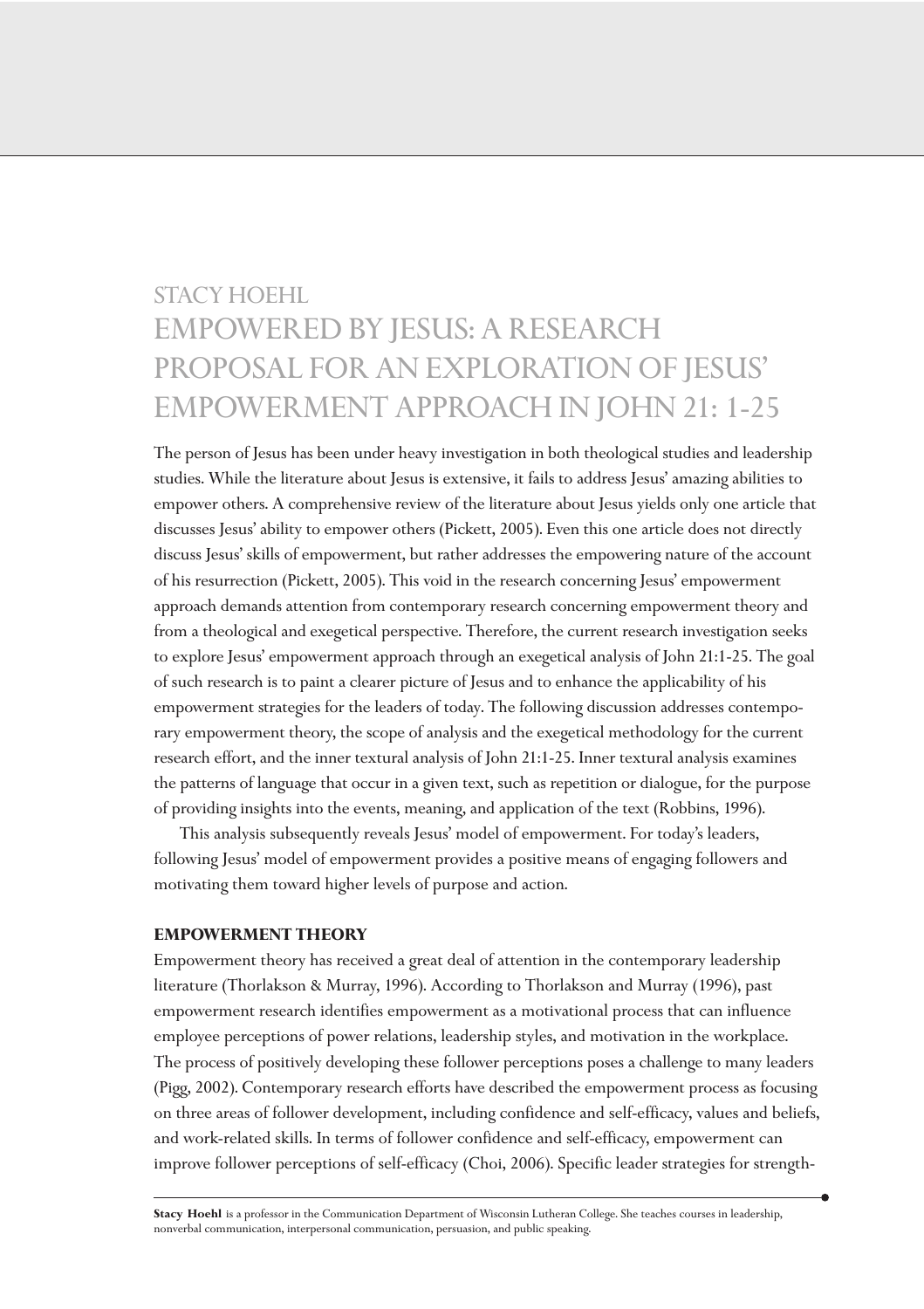ening follower self-efficacy include placing employees in work settings that are conducive to success (Choi, 2006; Pigg, 2002; Zhu, May, & Avolio, 2004), encouraging information sharing, resource sharing, and participative management (Kizilos, 1990; Pigg, 2002), and removing obstacles that create powerlessness (Zhu, May, & Avolio, 2004). Concerning follower values and beliefs, empowerment researchers note that empowering leaders challenge their followers' thinking about work-related issues such as autonomy and their self-confidence on the job (Choi, 2006; Pigg, 2002; Kizilos, 1990). Finally, empowering leaders assist followers in developing work-related skills that may be weak or nonexistent (Choi, 2006; Pigg, 2002; Kizilos, 1990; Zhu, May, & Avolio, 2004).

## **SCOPE OF TEXTUAL ANALYSIS**

As mentioned above, the lack of research about Jesus as an empowering influence demands exegetical attention. Therefore, to analyze Jesus' empowerment approach, his empowering actions should be reviewed. Of the four Gospels, the Gospel of John most profoundly portrays the leadership of Jesus (deSilva, 2004). According to deSilva, John is divided into two primary sections as well as an introduction and epilogue. The two primary sections include the book of signs, which depicts Jesus' active ministry and leadership to the world, and the book of glory, which reveals Jesus' instructions to his followers (deSilva, 2004). Thus, the Book of John consistently addresses the leadership actions of Jesus. deSilva points out additional features of the Book of John:

*The Fourth Gospel begins to contribute to the formation of ministers and counselors and others who reach out to bring the light of Christ to people in need by presenting the model of the good Shepherd, Christ, the minister par excellence. (2004, p. 445)*

The fact that the Gospel of John so thoroughly addresses Jesus as a leader in his time and to the ministers of today makes this Gospel an excellent source for leadership and empowerment studies.

Within the Book of John, the text contained in John 21:1-25 serves as an excellent example of Jesus' empowering influence over Peter and the disciples, and will be used as the basis for analysis in this research effort. Oladipo (1997) refers to this portion of Scripture as an epilogue to the Gospel of John that depicts Jesus' rehabilitation of Peter after his denial of Jesus and Jesus' subsequent challenge to Peter's life and ministry. According to deSilva (2004), "John 21 preserves something of a counseling session arranged by Jesus for Peter. . . . Jesus gives Peter the opportunity to confess his love for Jesus three times and empowers him with a commission three times to look after Jesus' followers" (p. 445). Additionally, Wiarda (1992) notes that John 21 focuses on "Jesus as the one who confronts Peter at every stage in the narrative, upsetting his equilibrium and challenging him to make decisions and take new action" (p. 53). Given these descriptions of John 21 and that empowerment theory builds its foundation on the actions of developing follower confidence and self-efficacy, challenging values and beliefs, and developing work-related skills, the text of John 21:1-25 is well-suited to a study of Jesus' empowerment.

## **EXEGETICAL METHODOLOGY**

An exploration of the empowerment style of Jesus found in John 21:1-25 is essential to the understanding of effective Christian leadership principles. Through inner textural analysis, a deeper level of insight into Jesus' empowerment style can be attained. Bekker (2005) writes that, "rhetorical analysis of texts (Robbins, 1996a, 1996b, 1999) can assist us in our quest for a respon-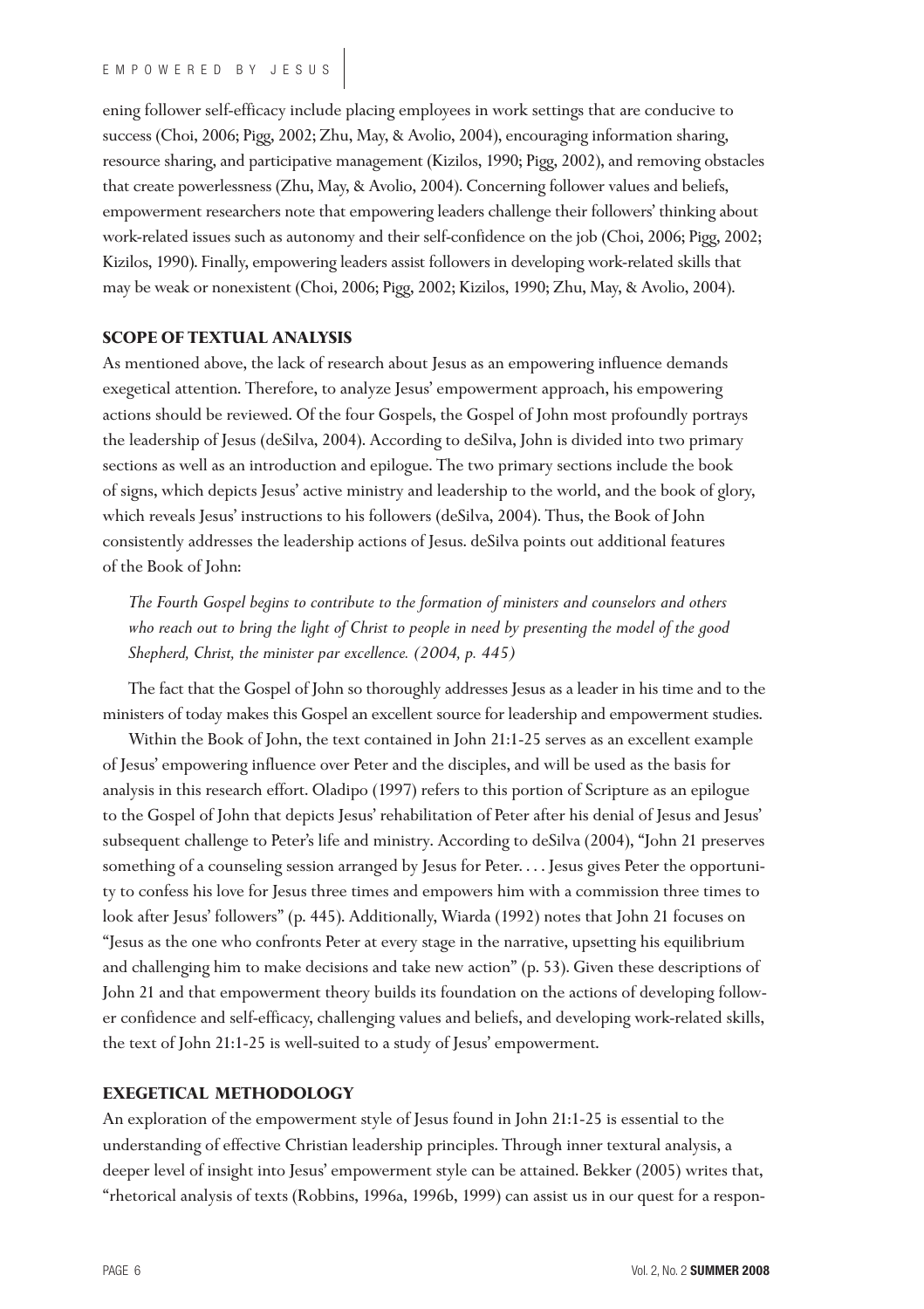## Table 1. *Repetitive Texture and Pattern of John 21:1-25*

Verse Key Words

| $\mathbf{1}$     | Appeared |           |          |       |         |           | Jesus |        |                 |      |              |       |       |
|------------------|----------|-----------|----------|-------|---------|-----------|-------|--------|-----------------|------|--------------|-------|-------|
| $\overline{c}$   |          |           |          |       |         |           |       | Simon  | Two other       |      |              |       |       |
|                  |          |           |          |       |         |           |       | Peter  | disciples       |      |              |       |       |
| $\sqrt{3}$       |          | Going     | Told     |       |         |           |       | Simon  |                 | Fish |              |       |       |
|                  |          | Go        | Said     |       |         |           |       | Peter  |                 |      |              |       |       |
|                  |          | Went      |          |       |         |           |       |        |                 |      |              |       |       |
| $\overline{4}$   |          |           |          |       | Realize |           | Jesus |        | Friends         |      |              |       |       |
|                  |          |           |          |       |         |           | Jesus |        |                 |      |              |       |       |
| 5                |          |           | Called   |       |         |           |       |        |                 | Fish |              |       |       |
| 6                |          |           |          |       |         |           |       |        |                 | Fish |              |       |       |
| $\overline{7}$   |          |           | Said     | Loved |         |           | Jesus | Peter  | Disciple        |      |              |       |       |
|                  |          |           | Say      |       |         |           | Lord  | Simon  | whom            |      |              |       |       |
|                  |          |           |          |       |         |           |       | Peter  | Jesus           |      |              |       |       |
|                  |          |           |          |       |         |           |       |        | loved           |      |              |       |       |
| $\, 8$           |          | followed  |          |       |         |           |       |        | Other           | Fish |              |       |       |
|                  |          |           |          |       |         |           |       |        | disciples       |      |              |       |       |
| $\boldsymbol{9}$ |          |           |          |       | Saw     |           |       |        |                 | Fish | Bread        |       |       |
| $10$             |          |           |          |       |         |           | Jesus |        |                 | Fish |              |       |       |
| 11               |          |           | Said     |       |         |           |       | Simon  |                 | Fish |              |       |       |
|                  |          |           |          |       |         |           |       | Peter  |                 |      |              |       |       |
| 12               |          | Come      | Said     |       | Knew    |           | Jesus |        | The             |      | Breakfast    |       |       |
|                  |          |           | Ask      |       |         |           | Lord  |        | disciples       |      |              |       |       |
| 13               |          | Came      |          |       |         |           | Jesus |        |                 | Fish | <b>Bread</b> |       |       |
| 14               | appeared |           |          |       |         |           | Jesus |        | The             |      |              |       | Dead  |
|                  |          |           |          |       |         |           |       |        | disciples       |      |              |       |       |
| 15               |          |           | Said     | Truly | Know    | Feed      | Jesus | Simon  |                 |      | Eating       | Lambs |       |
|                  |          |           | Said     | love  |         |           | Lord  | Peter  |                 |      |              |       |       |
|                  |          |           |          | Love  |         |           | Jesus | Simon  |                 |      |              |       |       |
|                  |          |           |          |       |         |           |       | Son of |                 |      |              |       |       |
|                  |          |           |          |       |         |           |       | John   |                 |      |              |       |       |
| 16               |          |           | Said     | Truly | Know    | Take care | Jesus | Simon  |                 |      |              | Sheep |       |
|                  |          |           | Answered | love  |         |           | Lord  | Son of |                 |      |              |       |       |
|                  |          |           | Said     | Love  |         |           | Jesus | John   |                 |      |              |       |       |
| $17$             |          |           | Said     | Love  | Know    | Feed      | Jesus | Simon  |                 |      |              | Sheep |       |
|                  |          |           | Said     | Love  | Know    |           | Lord  | Son of |                 |      |              |       |       |
|                  |          |           |          |       |         |           |       | John   |                 |      |              |       |       |
|                  |          |           |          |       |         |           |       | Peter  |                 |      |              |       |       |
| 18               |          |           | Tell     |       |         |           |       |        |                 |      |              |       |       |
| 19               |          | Follow    | Said     |       |         |           | Jesus | Peter  |                 |      |              |       | Death |
|                  |          |           | Indicate |       |         |           | God   |        |                 |      |              |       |       |
|                  |          |           | Said     |       |         |           |       |        |                 |      |              |       |       |
| 20               |          | Following | Said     |       |         |           | Jesus | Peter  | Disciple        |      | Supper       |       |       |
|                  |          |           |          |       |         |           | Lord  |        | whom            |      |              |       |       |
|                  |          |           |          |       |         |           |       |        | Jesus           |      |              |       |       |
|                  |          |           |          |       |         |           |       |        | loved           |      |              |       |       |
| 21               |          |           | Asked    |       |         |           | Lord  | Peter  |                 |      |              |       |       |
| 22               |          | follow    | Answered |       |         |           | Jesus |        |                 |      |              |       | Alive |
| 23               |          |           |          |       |         |           | Jesus |        | <b>Brothers</b> |      |              |       | Die   |
|                  |          |           |          |       |         |           |       |        | This            |      |              |       | Die   |
|                  |          |           |          |       |         |           |       |        | disciple        |      |              |       | Alive |
| 24               |          |           |          |       |         |           |       |        | This            |      |              |       |       |
|                  |          |           |          |       |         |           |       |        | disciple        |      |              |       |       |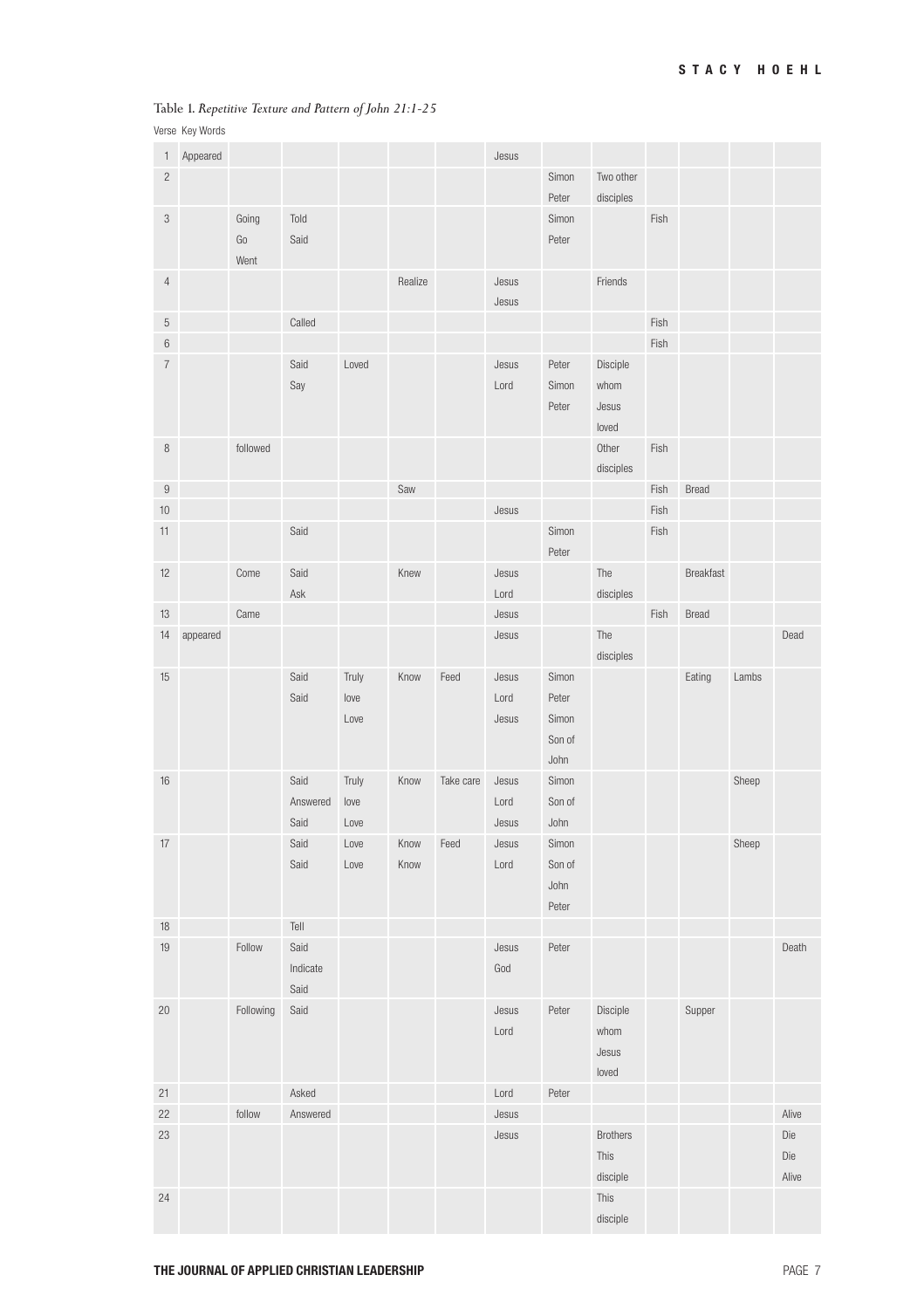Table 2. *Progression of Directive Verbs in John 21:1-25*

| Verse | Key Words |  |  |
|-------|-----------|--|--|
| 3     | Going     |  |  |
|       | Go        |  |  |
|       | Went      |  |  |
| 8     | followed  |  |  |
| 12    | Come      |  |  |
| 13    | Came      |  |  |
| 19    | Follow    |  |  |
| 20    | Following |  |  |
| 22    | Follow    |  |  |

sible and contextually sound reading of this Gospel and our understanding of the leadership of Jesus" (p. 8). In chapter 21 of John's Gospel, Jesus makes another appearance to his disciples following his resurrection from the dead, and demonstrates effective empowerment skills in preparing them for the time after his ascension into heaven. Therefore, it is important to explore an inner texture analysis of this chapter of John in order to develop a model of Jesus' empowerment.

According to Robbins (1996), "The inner texture of a text resides in features in the language of the text itself, like repetition of words and use of dialogue between two persons to communicate the information" (p. 7). He identifies five categories that provide structure for analyzing such patterns of communication, including repetitive-progressive texture, narrational texture, opening-middleclosing texture, argumentative texture, and sensory-aesthetic texture.

## **JESUS' EMPOWERMENT: AN INNER TEXTURAL ANALYSIS OF JOHN 21:1-25**

By analyzing John 21:1-25 according to the guidance of Robbins' five categories, the empowerment style of Jesus can be better understood and applied to the challenges of contemporary leadership.

### **Repetitive-Progressive Texture**

Repetitive texture and pattern "resides in the occurrence of words and phrases more than once in a unit" (Robbins, 1996, p. 8). Progressive texture, however, exists in sequences of words or phrases in the unit. Both can provide insight into the text that can enhance interpretation.

Table 1 shows that the major characters in this portion of Scripture include Jesus, Peter, and the disciples. Important topics discussed or mentioned in John 21:1-25 include fish, bread (and eating), lambs or sheep, and the subject of life and death. The major actions in this section include direction (coming, going, and following), discourse, loving, knowing, and feeding. According to this repetitive texture and pattern, John 21:1-25 discusses the relationship between Jesus and his disciples (Peter in particular) after his resurrection from the dead in John 20. Chapter 21 is the final interaction between Jesus and the disciples in John's Gospel.

The repetitive texture and pattern of John 21 becomes even clearer when understood in light of the progressive texture and pattern of this chapter. In terms of the progressive texture and pattern in this portion of Scripture, four main progressions occur: directive verbs, the names of Jesus and Peter, references to food and animals, and knowledge and love.

The first is the progression of the directive verbs, such as going, coming, and following. This progression is outlined in Table 2.

When compared with the repetitive texture and pattern of characters involved in this text, the action words of going, go, and went in verse 3 occurred when the disciples were interacting without Jesus. Such words imply independent action, or action without the influence of others. Once the disciples recognize Jesus in verse 7, the action words attest to the relationship between Jesus and the disciples. Peter jumps into the water, a directive action toward Jesus, and the other disciples follow in verse 8. The words follow (v. 19), following (v. 20), and follow (v. 22) still imply directive action, but they speak to more than the physical act of following. These words refer to the eternal relationship between Jesus and the disciples. It is clear that the progressive texture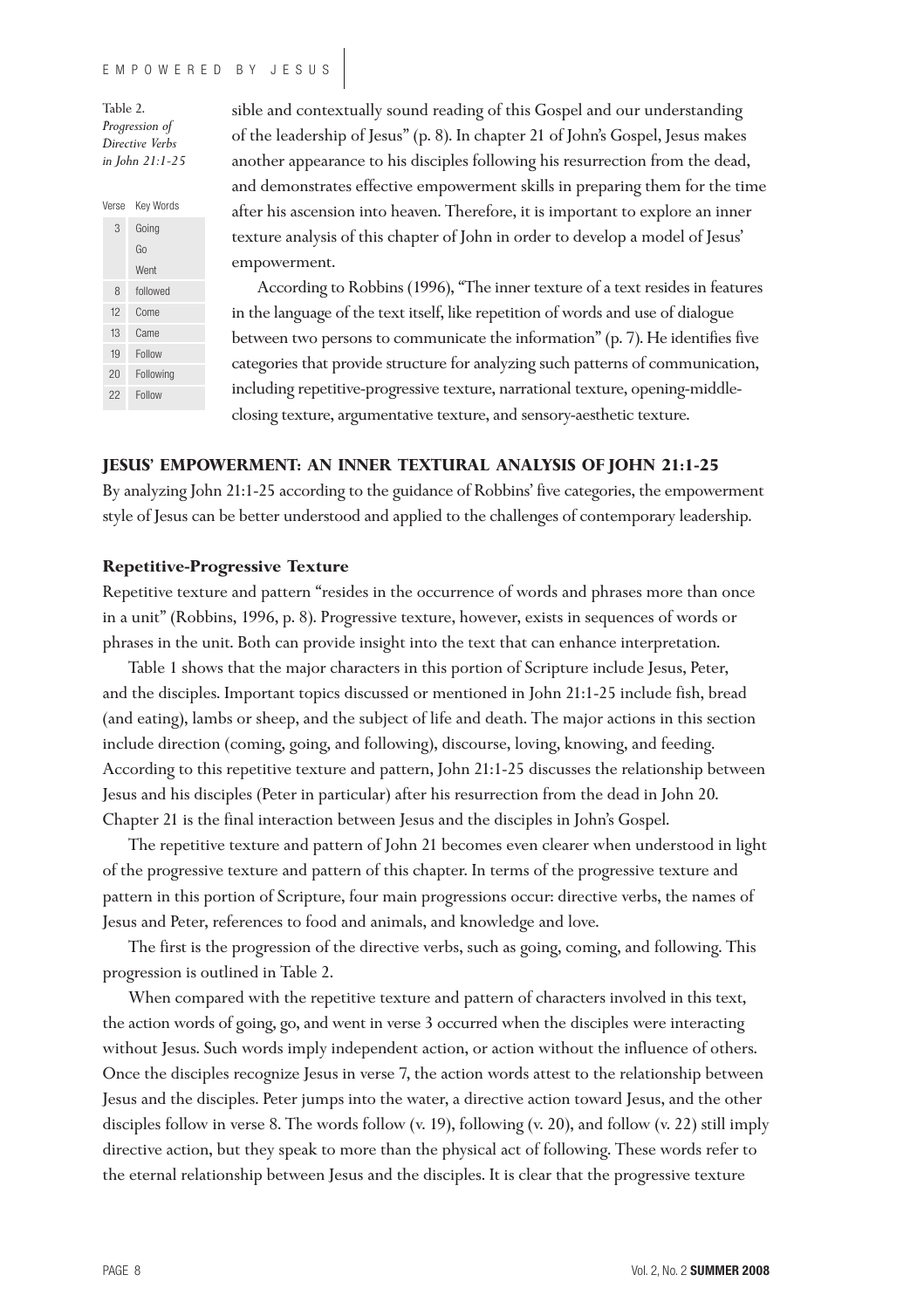#### Table 3. *The Names of Jesus and Peter in John 21:1-25*

Verse Key Words

| 10 I O         | <b>IVEY AANTAS</b> |             |
|----------------|--------------------|-------------|
| 1              | Jesus              |             |
| $\overline{2}$ |                    | Simon Peter |
| 3              |                    | Simon Peter |
| $\overline{4}$ | Jesus              |             |
|                | Jesus              |             |
| 7              | Jesus              | Peter       |
|                | Lord               | Simon Peter |
| 10             | Jesus              |             |
| 11             |                    | Simon Peter |
| 12             | Jesus              |             |
|                | Lord               |             |
| 13             | Jesus              |             |
| 14             | Jesus              |             |
| 15             | Jesus              | Simon Peter |
|                | Lord               | Simon Son   |
|                | Jesus              | of John     |
| 16             | Jesus              | Simon       |
|                | Lord               | Son of John |
|                | Jesus              |             |
| 17             | Jesus              | Simon       |
|                | Lord               | Son of John |
|                |                    | Peter       |
| 18             |                    |             |
| 19             | Jesus              | Peter       |
|                | God                |             |
| 20             | Jesus              | Peter       |
|                | Lord               |             |
| 21             | Lord               | Peter       |
| 22             | Jesus              |             |
| 23             | Jesus              |             |

#### Table 4. *Food and Animals in John 21:1-25*

Verse Key Words

|    | verse Key words |      |                  |       |
|----|-----------------|------|------------------|-------|
| 3  |                 | Fish |                  |       |
| 5  |                 | Fish |                  |       |
| 6  |                 | Fish |                  |       |
| 8  |                 | Fish |                  |       |
| 9  |                 | Fish | Bread            |       |
| 10 |                 | Fish |                  |       |
| 11 |                 | Fish |                  |       |
| 12 |                 |      | <b>Breakfast</b> |       |
| 13 |                 | Fish | <b>Bread</b>     |       |
| 15 | Feed            |      | Eating           | Lambs |
| 16 | Take care       |      |                  | Sheep |
| 17 | Feed            |      |                  | Sheep |
| 20 |                 |      | Supper           |       |
|    |                 |      |                  |       |

and pattern reveals the nature and development of the disciples' relationship with Jesus.

The second progression is that of the names of Jesus and Peter throughout their interactions. This progression is outlined in Table 3.

In addressing the progressive texture and pattern of the names of Jesus and Peter, several aspects of their relationship become apparent. Whenever the disciples refer to or address Jesus, they use the name Lord. In verse 12, which states that the disciples "knew it was the Lord," the disciples call Jesus Lord even in their mental references to him. Such references indicate that the disciples had great respect for Jesus. It also indicates that they viewed him as their personal Savior, not just the man named Jesus. However, in John's narration of the events, he refers to Jesus as the main character. Verse 19 is the only occurrence of the name God, as Jesus is referring to the fact that Peter would glorify God through his death.

Peter's name also has a progressive texture and pattern in John 21. With one exception in verse 7, Peter is more formally referred to as Simon Peter throughout the fishing event in verses 1-14. According to John, Jesus gave this name to Peter in John 1:42, which says that "Jesus looked at him and said, 'You are Simon son of John. You will be called Cephas' (which, when translated, is Peter)." Jesus returns to calling Peter his former name, Simon son of John, in verses 15-17. Jesus does this three times, symbolic of the fact that Peter denied Jesus three times before Jesus died on the cross. After the third reference is completed, Peter is referred to by the name given him when Jesus called him to be a disciple, Peter.

The final progressive pattern of note is the interplay of food and animal throughout the text. This interaction is outlined in Table 4.

John 21:1-25 begins by emphasizing fish as food and livelihood in verses 3-13. For many of the disciples, fishing had been their primary occupation. Once Jesus provides them with bread to eat, the refer-

> ences to fish or fishing are completed. Throughout the Gospel of John, Jesus is referred to as the Bread of Life (John 6:35, 41, 48, 51). The use of bread in this text indicates that the disciples' life of fishing for a living is ended, and will be replaced by an occupation involving a different food. The food-animal interaction turns from bread and fish for the disciples, to the disciples' responsibility to feed and care for his lambs and sheep. It is possible that the progression from lambs to sheep can be understood in terms of the spiritual development of new believers in Jesus.

The fourth and final progression in this text, that of loving Jesus and its implications for action, is outlined in Table 5.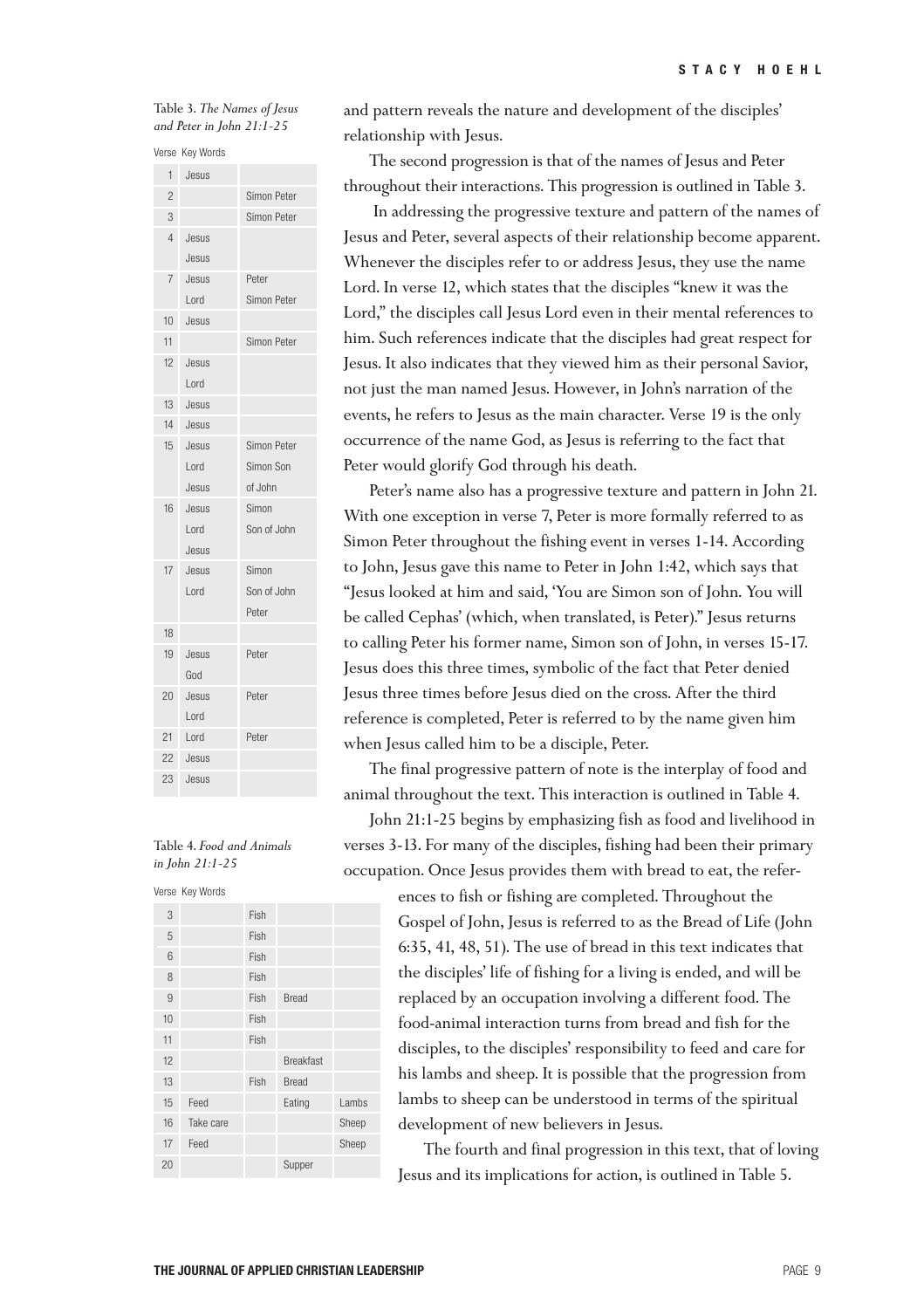Table 5. *Love for Jesus and Desired Action in John 21:1-25*

Verse Key Words

| 7  | Loved             |           |
|----|-------------------|-----------|
| 15 | <b>Truly love</b> | Feed      |
|    | I ove             |           |
| 16 | <b>Truly love</b> | Take care |
|    | I ove             |           |
| 17 | I ove             | Feed      |
|    | l ove             |           |

The connection between love for Jesus and the desired responsive action is evident in this chapter of John, particularly in verses 15-17. Table 5 represents the conversation between Jesus and Peter concerning Peter's love for Jesus. Three times, symbolic of Peter's denial, Jesus asks Peter if he truly loves him. With each of Peter's affirmative responses, Jesus gives Peter a command to feed his lambs, take care of his sheep, or feed his sheep. Each of these phrases demonstrates that Jesus expects Peter's love for him to be shown by sharing Jesus, the Bread of Life, with others.

The repetitive-progressive texture and pattern of John 21:1-25 offers many important insights into the relationship between Jesus and Peter and the other disciples. It illustrates this relationship in terms of the disciples' directive action, the interaction between the names of Jesus and Peter, the food and animal concepts, and the disciples' love for Jesus and its implications for action.

## **Opening-Middle-Closing Texture**

Robbins (1996) writes that "opening-middle-closing texture resides in the nature of the beginning, body, and conclusion of a section of discourse" (p. 19). However, Robbins goes on to say that interpreters tend to have differing opinions concerning the exact place where each

#### Table 6. *Opening: John 21:1-14*

| <b>Section</b> | <b>Verses</b> | <b>Description</b>                             |
|----------------|---------------|------------------------------------------------|
| Open:          | $1 - 3$       | Disciples fish without Jesus and catch nothing |
| Middle:        | $4 - 11$      | Disciples fish with Jesus and catch 153 fish   |
| Close:         | $12 - 14$     | Jesus feeds the disciples                      |

Table 7. *Middle: John 21:15-22*

| <b>Section</b> | <b>Verses</b> | <b>Description</b>                             |
|----------------|---------------|------------------------------------------------|
| Open:          | $1 - 3$       | Disciples fish without Jesus and catch nothing |
| Middle:        | $4 - 11$      | Disciples fish with Jesus and catch 153 fish   |
| Close:         | $12 - 14$     | Jesus feeds the disciples                      |

section begins and ends. Still, this method of studying Scripture is a valuable tool for analyzing the opening, middle, and closing sections of John 21:1-25.

The opening section of this chapter consists of verses 1-14. These verses constitute the fishing event in which Jesus miraculously helps the disciples catch fish and subsequently feeds them breakfast. This opening

section can be further subdivided into an opening, middle, and closing. Robbins (1996) notes that "the opening itself may have a beginning, middle, and ending" (p. 19). These subdivisions are outlined in Table 6.

Table 6 demonstrates that the beginning of this opening section is made up of verses 1-3, which narrate the disciples going out fishing without Jesus and catching nothing. Verse 4 transitions to the interaction of Jesus and his disciples. Jesus appears on the shore, but the disciples are not aware that it is Jesus. At his miraculous command, the disciples throw their fishing net on the right side of the boat, catch a great number of fish, and recognize that the man on the shore is Jesus. A final transition in this section occurs in verse 12, when Jesus invites them to come and eat a breakfast of fish and bread. John then reminds the reader in verse 14 that this interaction was the third time that Jesus appeared to his disciples after his resurrection.

The middle section of John 21:1-25 consists of verses 15-22. Like the opening section, the middle has the subdivisions of opening, middle, and closing, as illustrated in Table 7. In the opening portion of this middle section, Jesus reinstates Peter by asking him three times, "Simon son of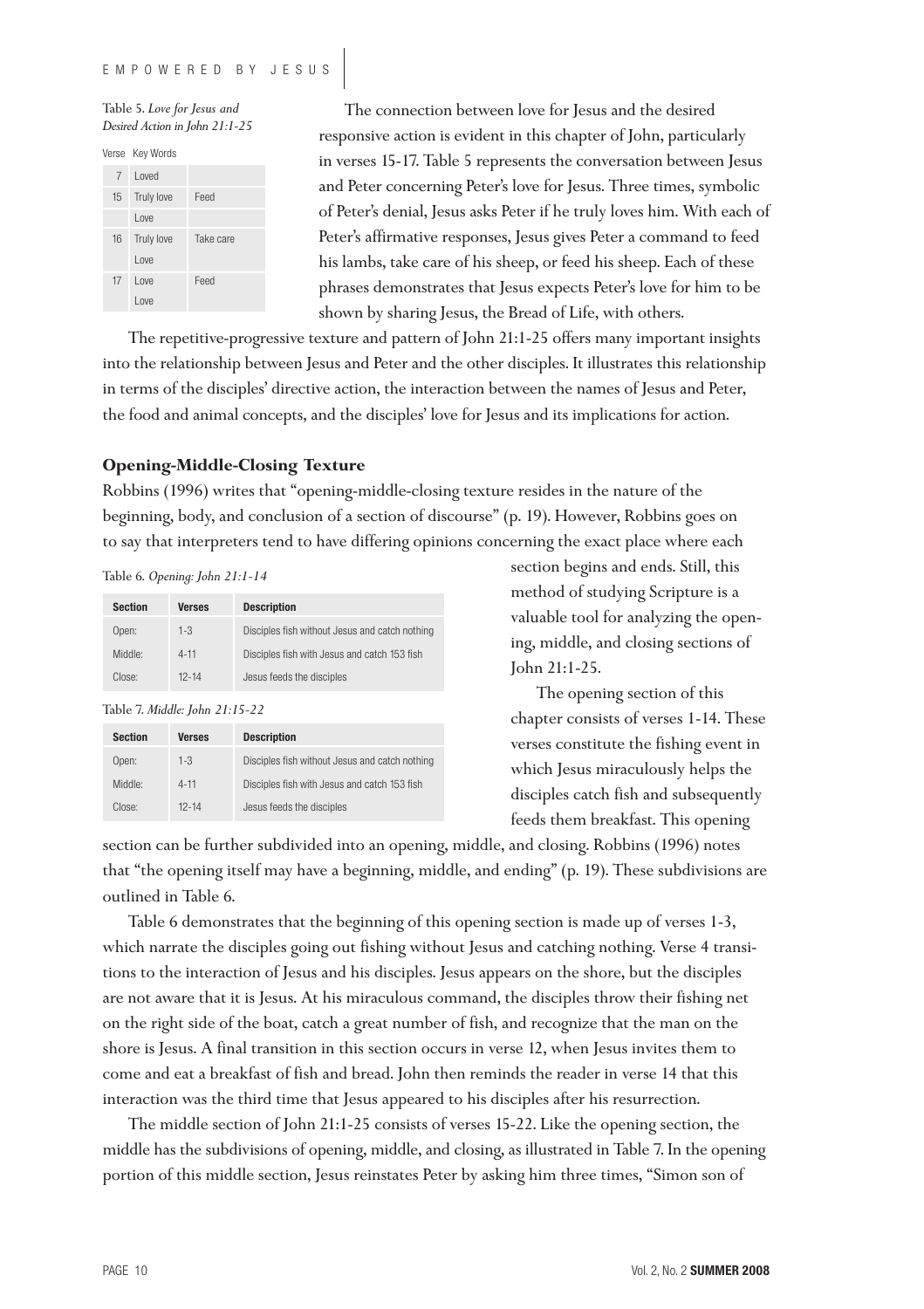John, do you truly love me more than these?" Though Peter was hurt by the fact that Jesus asked him this question three times, Jesus had a purpose. Peter had denied Jesus three times before Jesus' death, so Jesus used this question once for each of the times Peter had denied him. Through this questioning process, Jesus returned Peter to his status as the rock on which the church would be built. Verse 18 serves as the middle section here, as Jesus predicts Peter's death as a martyr. This section ends with Jesus twice giving Peter the command to follow him. After Jesus' initial command, Peter becomes distracted by John walking behind them. He changes the subject, asking Jesus a question about John, but Jesus redirects Peter's focus and repeats his original command.

The closing section of John 21:1-25 consists of verses 23-25. In this section, the focus of the chapter turns to the result of Peter's question about John, followed by the implications of Jesus' ministry as it extends to the world. In verse 23, John mentions that a rumor had spread as a result of Peter's question, but simply restates Jesus' answer to the question and does not perpetuate the rumor. In verse 24, John stands by his account of Jesus' ministry as a true testimony of what happened. The chapter closes in verse 25 with a statement that Jesus performed many things that were not discussed in the book. John briefly alludes to the potential impact a book of Jesus' complete ministry could have on the world.

#### **Narrational Texture**

Bekker (2005) states that "narrational texture and pattern introduces the reader to further data found within the narrative, it allows the exegete to mark the scenes in the unit and to take cognizance of the nuances of the plot" (p. 35). As Bekker expands on the nature of narrational texture, he notes that four elements should be in the narrational analysis of any text: (a) the "scene" or "scenes" in the narrative, if any, (b) identification of voices in the text, (c) the sequence of the narrative, and (d) the "plot" of the narrative (p. 35). John 21:1-25 contains each of these elements, including scene, voices in the text, narrative sequence, and a plot.

There are two major scenes in the text of John 21:1-25, each beginning with a comment from the narrator. A third scene serves as an epilogue, in which the narrator adds an aside to the reader. The first scene is made up of verses 1-14, and starts with the narrator, John, stating that "afterward Jesus appeared again to his disciples, by the Sea of Tiberias." He spends the next two verses setting the stage for the action of the scene. The second scene is contained in verses 15-22. Again, John as the narrator introduces the scene, and begins the scene with the comment, "when they had finished eating. . . ." The third and final scene resides in verses 23-25. John uses his role as narrator to give the reader details about the interaction that he did not include in the dialogue of the text. He also assures the reader that everything he had written was the truth about Jesus, and that he had been selective in what he shared with the reader about Jesus' life and ministry.

The voices in John 21:1-25 include the narrator, Jesus, Simon Peter, and the disciples. The first scene begins with the narrator setting the scene for the events that are about to take place. He mentions that the scene involves Jesus in an appearance to the disciples, who are going out to fish at night. Jesus appears on the shore of the sea where the disciples are fishing, and calls out to them, asking if they have caught any fish. Not recognizing Jesus, the disciples reply that they have not caught any fish. Jesus responds by telling them how to find some fish, and then invites them to breakfast. After this breakfast, Jesus asks Simon Peter about Peter's love for him. Peter's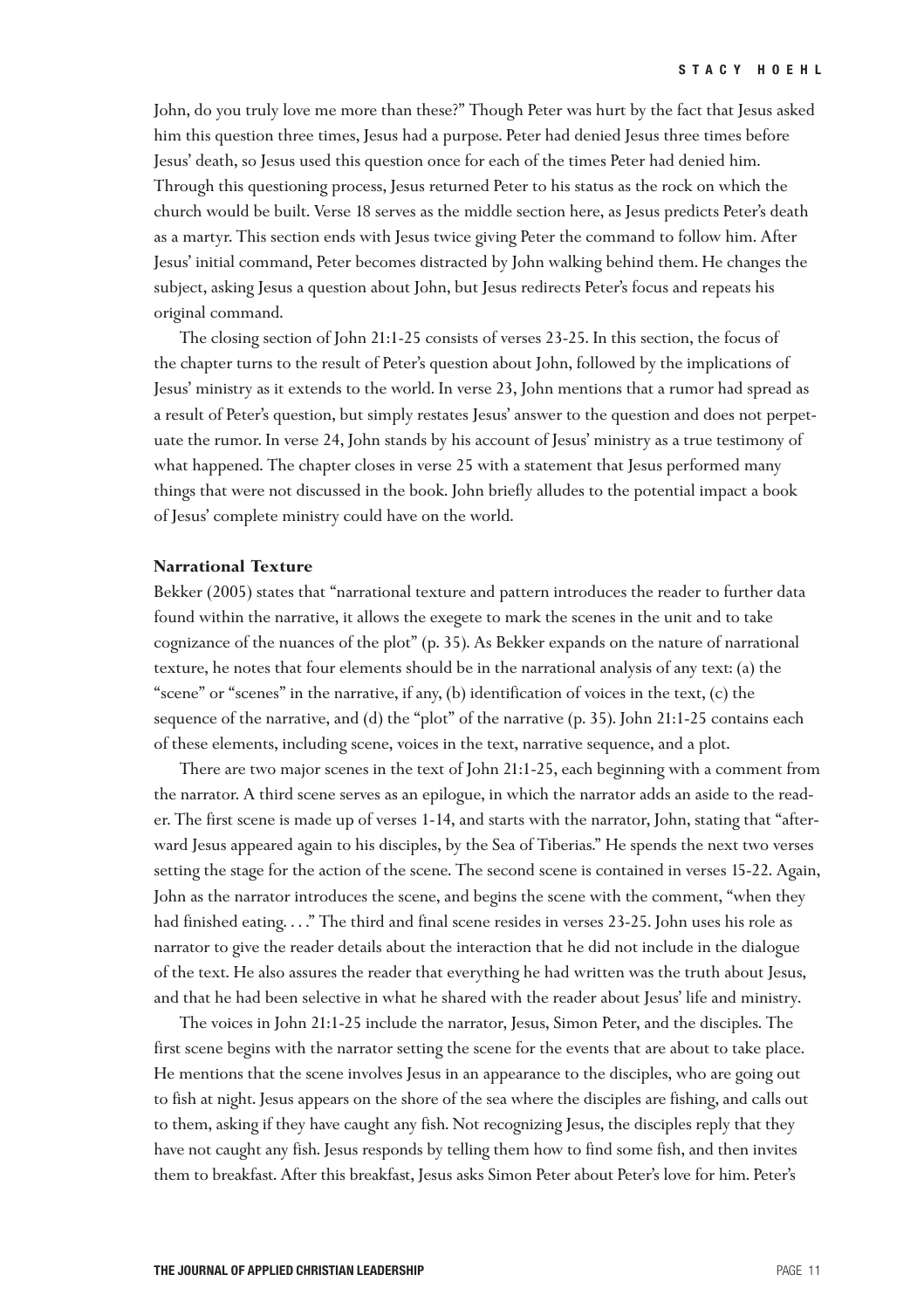Table 8. *Argumentative Texture and Pattern of John 21:1-25*

|    | Verse Description     | Character        |
|----|-----------------------|------------------|
| 3  | Statement             | Peter            |
| 3  | Agreement             | Other disciples  |
| 5  | Question              | Jesus            |
| 5  | Answer                | <b>Disciples</b> |
| 6  | Command               | Jesus            |
| 7  | Statement             | John             |
| 10 | Command               | Jesus            |
| 12 | Command               | Jesus            |
| 15 | Question              | Jesus            |
| 15 | Answer                | Peter            |
| 15 | Command               | Jesus            |
| 16 | Question              | Jesus            |
| 16 | Answer                | Peter            |
| 16 | Command               | Jesus            |
| 17 | Question              | Jesus            |
| 17 | Answer                | Peter            |
| 17 | Command               | Jesus            |
| 18 | Prophetic Prediction  | Jesus            |
| 19 | Command               | Jesus            |
| 21 | Question              | Peter            |
| 22 | Re-directing Question | Jesus            |
| 22 | Command               | Jesus            |

response is affirmative. This question and answer exchange occurs two more times. Jesus then predicts Peter's martyrdom, and commands him to "Follow me!" (verse 19). Peter, seemingly distracted by the presence of John behind them, asks Jesus about John. Jesus responds by reminding Peter of the command he had just given. The narrator concludes this section of Scripture by discussing what happens immediately after the conversation between Jesus and Peter, that his testimony is true, and that he was selective in presenting Jesus' life and ministry.

The sequence of the narrative in John 21:1-25 moves quickly. There are no long sermons or speeches in this text, but rather a fast-paced interplay among the voices of the narrator, Jesus, Simon Peter, and the disciples. The fact that the main dialogue occurs between Jesus and Peter demonstrates that Jesus is the main character, and that his purpose in this interaction is to influence Peter. Throughout the sequence of this section, John as narrator moves from one event or interaction to the next, without much analysis or discussion of what happened. His tone is concise, which also lends to the quick pace of this text.

Finally, the plot of John 21:1-25 centers on the disciples' catch of fish after Jesus' command, and the interaction between Jesus and Peter after the group has eaten some of the fish. The

plot begins by highlighting another of Jesus' appearances to the disciples as he works a miracle among them which results in the capture of 153 fish. The plot continues as the interactions become more intimate in nature and focus on Peter. Jesus' conversation with Peter serves to reinstate Peter after his denial of Jesus. At the end of the plot, Peter is given the command to follow Jesus.

#### **Argumentative Texture**

To study the argumentative texture and pattern of a text is to study the "multiple kinds of inner reasoning in the discourse" (Robbins, 1996, p. 21). According to Robbins, some aspects of the argumentative texture are logical, involving supported assertions and arguments. Other aspects of this texture are qualitative, persuading the reader to view the portrayal in the text as true and real. Bekker (2005) simplifies the process of analyzing argumentative texture by focusing on the intention of each character's statements. This type of analysis is represented in Table 8.

Table 8 demonstrates that the purpose of communication in this text is to show the relationship between Jesus and his disciples. In each scene, the argumentative texture demonstrates that the ultimate result of questions in John 21:1-25 is a command from Jesus. The first scene of this interaction occurs in verses 5-12. Jesus begins the dialogue by asking his disciples a question. They answer his question and immediately receive a command from Jesus to throw their fishing net on the right side of their boat. He continues this opening command sequence by telling the disciples to bring some fish and have breakfast (verses 10 and 12). The line of argumentation in the first scene is that the disciples need Jesus in every aspect of their lives. With Jesus, their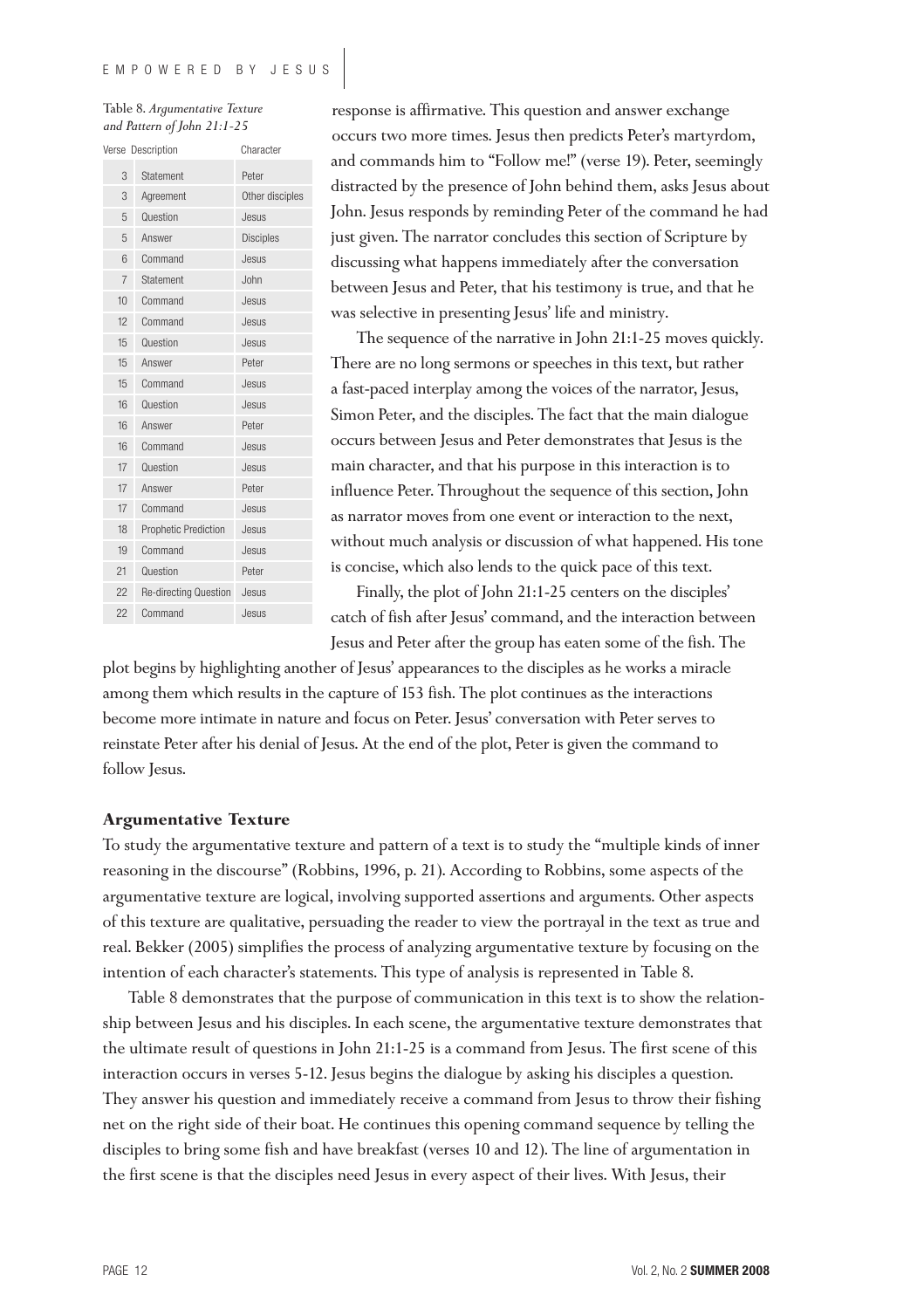Table 9. *Zone of Emotion-fused Thought in John 21:1-25*

Verse Key Words

Loved Saw Dared Knew

15 Truly love

Know Love

16 Truly love

Know Love

Love Know Know Love

17 Hurt

18 Wanted

Want Indicate Glorify Saw Loved

19

20

Want Know Suppose fishing trip is successful. With Jesus, the Bread of Life, the disciples are fed and nourished.

In the second scene, the question-answer-command argumentative pattern continues as Jesus confronts Peter. Jesus asks Peter about the extent of his love for Jesus, and Peter willingly answers by saying, "Yes, Lord, you know that I love you" (verses 15-17). Upon hearing Peter's response, Jesus commands Peter to "feed my lambs," "take care of my sheep," and "feed my sheep" in each of the three verses. Jesus' line of argumentation is that love for him must be demonstrated by obedience to his commands. Therefore, as Peter indicates that he loves Jesus, Jesus tells Peter that he should live out this love by heeding the commands in verses 15-17. Jesus' use of questions in this scene serves as a test for Peter. Once Peter "passes" this examination, Jesus concludes this scene by making a prophetic statement about Peter's death. Jesus offers Peter this prophetic statement with the understanding that Peter will love him and obey these commands until his death. Out of encouragement, Jesus concludes the prophetic statement by commanding Peter to follow him. The second scene takes a small detour as Peter becomes distracted by John's presence in verse 20. As a result of his distraction, Peter initiates another question-answer-command sequence. He sees John and says to Jesus, "Lord, what about him?" in verse 21. Rather than giving in to the tangential question, Jesus re-directs Peter's attention with a rhetorical question and repeats his command that Peter should follow him.

The third scene, John 21:23-25, is the narrator's line of argumentation concerning the result of Jesus and Peter's discussion and the truthfulness of everything recorded in the book of John. First, John gives his analysis of the conversation between Jesus and Peter, and points out that there was no truth to the rumor that had been spreading among the disciples about him. In the last two verses, the

argumentative texture and pattern illustrates that John's statements as narrator were the truth, and that he had been selective in what he included in his writings about Jesus' life and ministry.

#### **Sensory-Aesthetic Texture**

The final element of exegesis is the sensory-aesthetic texture and pattern of a text. According to Robbins (1996), "The sensory-aesthetic texture of a text resides prominently in the range of senses the text evokes or embodies (thought, emotion, sight, sound, touch, smell)" (pp. 29-30). He goes on to say that this type of analysis also includes "the manner in which the text evokes or embodies them (reason, intuition, imagination, humor, etc.)" (p. 30). There are three zones of analysis in the sensory-aesthetic texture and pattern, the zone of emotion-fused thought, the zone of self-expressive speech, and the zone of purposeful action.

The zone of emotion-fused thought includes "the areas we refer to as intellect, will, judgment, conscience, personality thrust, core personality, affection, and so forth" (Robbins, 1996, p. 31). The zone of emotion-fused thought occurs in John 21:1-25 as illustrated in Table 9.

The most notable conclusion illustrated in the zone of emotion-fused thought is in John 21: 15-19. In this section, there is a strong emphasis on love, particularly Peter's love for Jesus. After the nature of Peter's love is determined, the result of that love is captured by the word *glorify.* This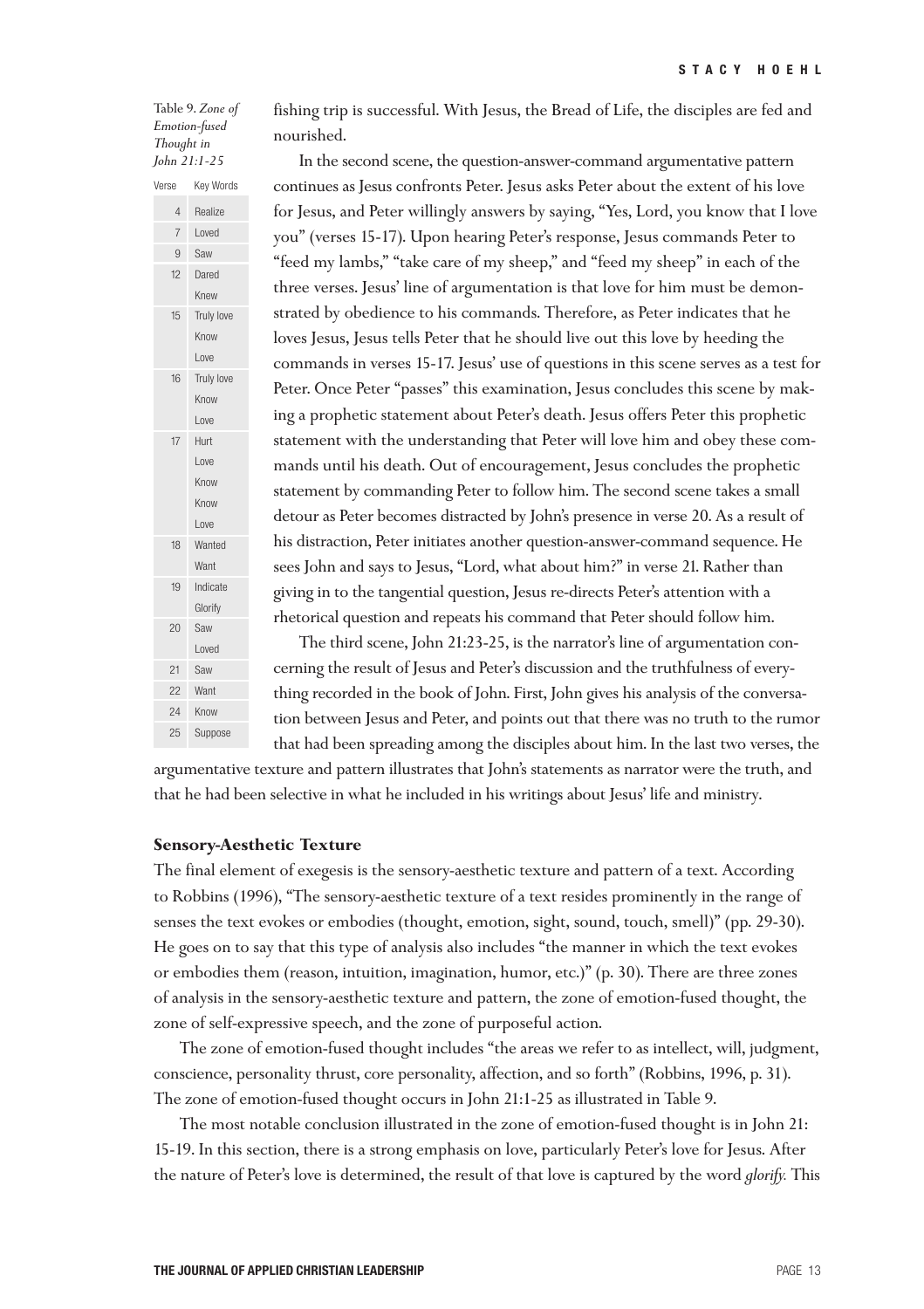Table 10. *Zone of Self-expressive Speech in John 21:1-25*

word refers to Peter's martyrdom, the ultimate form of his love for Jesus. Through such a death, the result of Peter's persistent love, God would be glorified.

The zone of self-expressive speech consists of "self-revelation through speech, communication with others, the human as listener who dialogues with others in a form of mutual self-unveiling, and so on" (Robbins, 1996, p. 31). Table 10 represents the zone of self-expressive speech in John 21:1-25.

Based on the information presented in Table 10, it is clear that speaking is the characters' main activity in this text. Such speaking activities include asking questions, providing answers, and giving commands. There is a connection between the type of speech activity and the level of authority ascribed to the person performing that activity. Jesus, who holds the highest level of authority in this section, asks questions from the perspective of a master or teacher. When Jesus does not use questions, his tone is one of giving commands to the disciples or Peter. It is the disciples, Peter in particular, who answer Jesus' questions and respond to his authority. The final act of selfexpressive speech is that of the testimony given in verse 24. John defends his authority as narrator and testifies that what he has written is the truth.

The final category of the sensory-aesthetic texture and pattern is purposeful action. Robbins (1996) describes this category as "the area of outward human behavior, all external activity, human actions upon the world of persons and things" (p. 31). The purposeful action in John 21:1-25 is presented in Table 11.

These purposeful actions lay a foundation for understanding and interpreting the events in John 21:1-25. The major actions in this section are connected by forms of the word *come.* In verse 3, the story begins with the words *going, go,* and *went.* These words indicate the independent actions of the disciples in the absence of Jesus. Once Jesus enters the scene in verse 5, the acts of coming toward Jesus and following Jesus are prominent in the text. Such purposeful actions indicate that Jesus is a leader of the disciples and that they heed his call and willingly come after him.

## **JESUS' MODEL OF EMPOWERMENT IN JOHN 21:1-25**

In John 21:1-25, Jesus' actions serve as an example of empowering one's followers. Though his example of empowerment is prevalent in the entire text, the most poignant example occurs in his interaction with Simon Peter in verses 15-22. Therefore, it is important to define Jesus' empowerment and to focus in on the example he sets throughout his interactions with Peter. As previously discussed, empowerment theory has received a great deal of attention in the leadership literature (Thorlakson & Murray, 1996). Contemporary research efforts have described the empowerment process as focusing on three areas of follower development: (a) confidence and self-efficacy, (b) values and beliefs, and (c) work-related skills. Jesus' empowerment approach models these three leadership behaviors in John 21:1-25.

Jesus empowered his disciples in John 21:1-25 by building their confidence and enhancing their senses of self-efficacy. Jesus' ability to empower his disciples is evident by their response to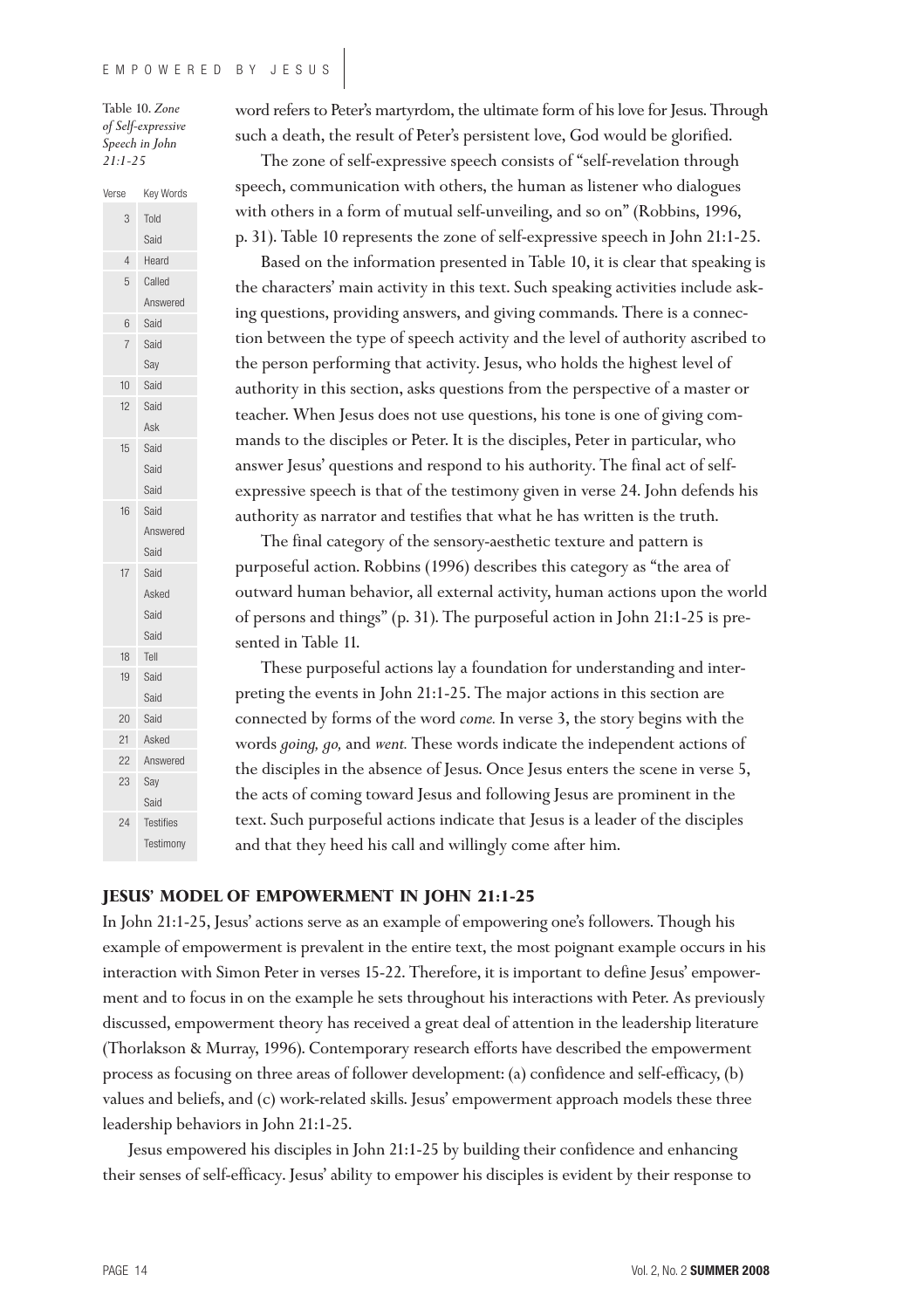Table 11. *Zone of Purposeful Action in John 21:1-25*

| Verse | Key Words          |
|-------|--------------------|
| 1     | Appeared           |
| 3     | Going              |
|       | Go                 |
|       | Went               |
|       | Got into           |
|       | Caught             |
| 4     | Stood              |
| 6     | Throw              |
|       | Find               |
|       | Haul               |
| 7     | Wrapped            |
|       | Jumped             |
| 8     | Followed           |
|       | Towing             |
| 9     | Landed             |
| 10    | <b>Bring</b>       |
|       | Caught             |
| 11    | Climbed            |
|       | Dragged            |
|       | Torn               |
| 12    | Come               |
|       | Have               |
| 13    | Came               |
|       | Took               |
|       | Gave               |
|       | Did                |
| 14    |                    |
|       | Appeared<br>Raised |
| 15    | Finished eating    |
|       | Feed               |
| 16    | Take care          |
| 17    | Feed               |
|       |                    |
| 18    | Dressed            |
|       | Went               |
|       | Stretch            |
|       | <b>Dress</b>       |
| 19    | Lead               |
|       | Follow             |
| 20    | Turned             |
|       | Following          |
|       | Leaned             |
|       | Betray             |
| 22    | Follow             |
| 23    | Spread             |
|       | Die                |
|       | Die                |
|       | Return             |
| 25    | Did                |
|       | Written            |
|       | Written            |

his presence throughout John 21, particularly with respect to Peter. The exegetical analyses of these verses reveal the various empowering facets of the interactions between Jesus and Peter, especially in the progressions that occur in the text. The progression of directive verbs indicates that Peter and the disciples paid careful attention to Jesus' calls to follow him, and their attention turned to action. Additionally, the zone of purposeful action component of the sensoryaesthetic analysis reveals the impact of Jesus' leadership on Peter and the disciples, as they eagerly and willingly follow Jesus. In verse 7, the reader becomes aware of Peter's impulsive and excited attitude toward Jesus' presence. The impact that Jesus' leadership has had on him prompts him to jump into the water and rush to the shore to meet Jesus. Though Peter's haste to meet Jesus is evidence of the effects of Jesus' leadership, the more powerful example occurs in verses 15-22 of this text. Based on the opening-middle-closing textural analysis, this portion of the text comprises the middle section of John 21. In verses 15- 17, the opening of the middle section, Jesus empowers Peter by reinstating him after his denial of Jesus. As Peter affirms his love for Jesus, Jesus assigns him greater responsibility in advancing God's kingdom on earth. Jesus also demonstrates great personal knowledge and understanding of Peter as he predicts Peter's mission and resulting death in verse 18, the middle of this section. Finally, Jesus communicates his desire for Peter to be a follower and worker in the kingdom, for he commands Peter to follow him in the closing of this section, beginning with verse 19. Through this command, Jesus focuses Peter on the task of serving God and taking the Gospel message into the world to build God's church. All of these actions serve as significant turning points in the openingmiddle-closing texture of John 21:15-22 and demonstrate Jesus' desire to give his disciples opportunities to be successful and build their ministerial confidence and self-efficacy. Contemporary leaders can benefit from Jesus' example of developing his disciples' sense of confidence and self-efficacy. Careful observation and interaction with followers not only highlights areas where followers feel less confident but also offers insights into how to increase their levels of self-efficacy.

In addition to developing the disciples' sense of self-efficacy, Jesus challenged the values and beliefs of Peter and the disciples in John 21:1-25. The argumentative texture of John 21 depicts Jesus' challenges to the disciples. Throughout the chapter, Jesus asks the disciples questions that challenge their current mode of thinking. In verses 14, Jesus challenges the disciples' current method of fishing. He challenges them to try a new method, throwing the net on the right side of the boat, and promises that they will be successful. He then works a miracle, and the disciples catch more fish than they are able to haul into the boat. In a way, Jesus communicates that relying on him brings God-ordained results. Jesus also prepares the disciples for a vocational shift, from fishing for a living to winning souls through the Gospel message. In verses 15-22, Jesus challenges the current paradigm of his expectations for his followers, Peter in particular. He questions this paradigm and asks Peter about the degree of his love for him. Once he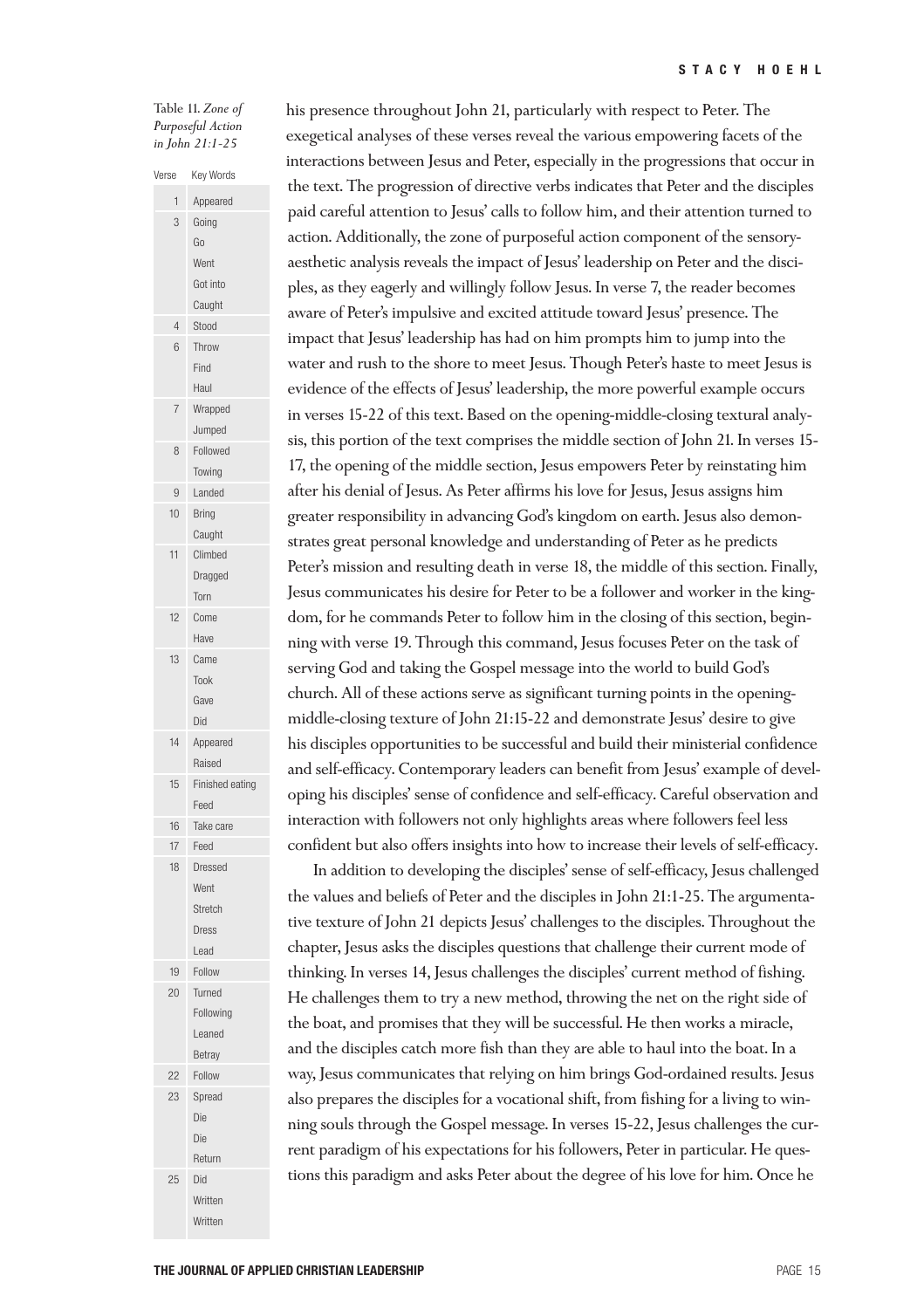responds affirmatively, Jesus challenges Peter to step up to the next level of operation by ministering to the people on earth. Jesus also commands Peter to follow him out of love and obedience. It is clear that Jesus challenged the disciples' values and beliefs in John 21:1-25 with the intent of empowering them for service in God's kingdom. In today's organizations, challenging followers' values, beliefs, and work practices can help overcome the obstacle of complacency and lead to increased innovation, creativity, and productivity.

Jesus also equipped the disciples for the ministries they would carry out after his ascension. The above exegetical analysis reveals that Jesus' loving relationship with the disciples served as the disciples' motivation for carrying out the desired actions that Jesus communicated to them. In addition, Jesus provides the disciples with everything that they need to persevere in sharing God's promise after Jesus' ascension into heaven. Jesus uses the miraculous catch of fish in verses 1-14 to show the disciples that they need to rely on him for success. He also feeds the disciples, a symbolic act that represents the disciples' mission to feed the world with the Gospel. In the next section, Jesus reinstates Peter, a process that asks Peter to demonstrate his love for the Lord. Jesus then issues the prophetic statement about Peter's death to remind Peter that his mission of love for God is to be carried out to the point of death. Jesus' final words of encouragement to Peter are "Follow me!" Such a command tells Peter to rely on Jesus, follow his will, and persevere in the mission of spreading the Gospel. Similarly, today's followers need to be equipped for their roles and ministries. As suggested by Jesus' example in John 21, Jesus based this equipping process on a well-developed relationship with his disciples. Contemporary leaders should follow suit and use the interpersonal knowledge gained through solid relationships as a foundation for equipping each follower in a manner that is tailored to his or her unique situation. Then, just as Jesus demonstrates, followers need to feel encouraged and supported in their roles and ministries. Jesus offered his disciples the ultimate support system by offering himself in the command, "Follow me!" Today's leaders can certainly implement Jesus' example to equip, encourage, and support their followers. However, leaders should not forget that the best resource their followers can turn to is the person of Jesus Christ!

#### **SUMMARY**

Current research concerning Jesus' earthly existence is certainly extensive, but it does not specifically acknowledge the role that empowerment played in his relationships with his disciples. Through the exegetical analysis tool of inner textural analysis, Jesus' empowerment approach was analyzed with respect to John 21:1-25. In this section of Scripture, Jesus' actions offer insights into his empowerment strategies with Peter and the disciples. Much like current empowerment strategies set forth in the leadership literature, Jesus' empowerment approach consists of developing his disciples' confidence and self-efficacy, challenging their values and beliefs, and equipping them with the skills needed for their ministries. Future research should address this topic with the intent to offer additional practical empowerment strategies to today's leaders.

## **REFERENCES**

Bekker, C. J. (2005). *Exploring leadership through exegesis.* Poster session presented at the Regent University School of Leadership Studies, Virginia Beach, VA.

Choi, J. (2006). A motivational theory of charismatic leadership: Envisioning, empathy, and empowerment. *Journal of Leadership & Organizational Studies, 13*(1), 24-43.